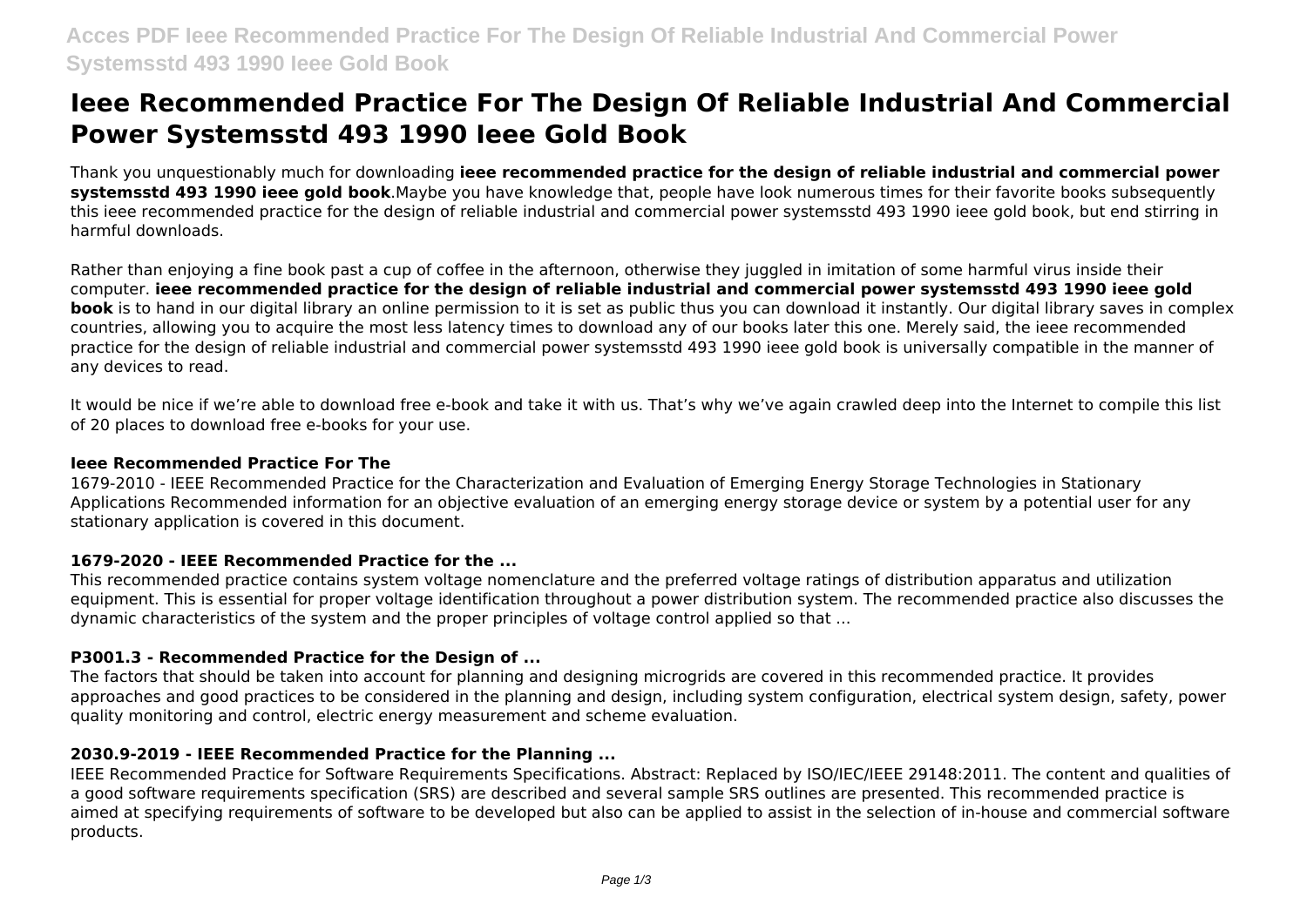# **Acces PDF Ieee Recommended Practice For The Design Of Reliable Industrial And Commercial Power Systemsstd 493 1990 Ieee Gold Book**

# **830-1998 - IEEE Recommended Practice for Software ...**

This edition of the IEEE Std 493 overcomes these obstacles. Remarks: Revision of IEEE Std 493-1997 493-2007 - IEEE Recommended Practice for the Design of Reliable Industrial and Commercial Power Systems

# **493-2007 - IEEE Recommended Practice for the Design of ...**

Revision of IEEE Std 946-1992 Guidance for the design of the DC auxiliary power systems for nuclear and non-nuclear power generating stations is provided by this recommended practice. The components of the DC auxiliary power system addressed by this recommended practice include leadacid storage batteries, static battery chargers, and distribution equipment.

# **946-2004 - IEEE Recommended Practice for the Design of DC ...**

45.3-2015 - IEEE Recommended Practice for Shipboard Electrical Installations -- Systems Engineering. Recommendations for systems engineering, design, and integration of electrical power systems at the total ship level from concept design through the establishment of the design baseline prior to detail design are provided in this document.

# **45.1-2017 - IEEE Recommended Practice for Electrical ...**

This recommended practice serves as an engineering guide for use in electrical design for energy conservation. It provides a standard design practice to assist engineers in evaluating electrical options from an energy standpoint.

# **739-1995 - IEEE Recommended Practice for Energy Management ...**

Standard Details. Replaced by ISO/IEC/IEEE 29148:2011. The content and qualities of a good software requirements specification (SRS) are described and several sample SRS outlines are presented. This recommended practice is aimed at specifying requirements of software to be developed but also can be applied to assist in the selection of in-house and commercial software products.

# **830-1998 - IEEE Recommended Practice for Software ...**

The following are excerpts from the IEEE Emerald Book: IEEE Recommended Practice for Powering and Grounding Electronic Equipment 3.4.3 Surge protection Surges can have many effects on equipment, ranging from no detectable effect to complete destruction…electronic devices can have their operation upset before hard failure occurs.

# **IEEE Recommended Practices - Transient Protection Design**

IEEE Recommended Practice for Utility Interface of Photovoltaic (PV) Systems Abstract: This recommended practice contains guidance regarding equipment and functions necessary to ensure compatible operation of photovoltaic (PV) systems that are connected in parallel with the electric utility.

# **929-2000 - IEEE Recommended Practice for Utility Interface ...**

IEEE Recommended Practice for Electric Installations on Shipboard. Abstract: Recommendations for the design, selection, and installation of equipment on merchant vessels with electrical apparatus for lighting, signaling, communication, power, and propulsion are provided. Scope: This recommended practice will serve as a guide for the selection and installation of electrical equipment for lighting, signaling, communications, power and propulsion in marine applications.

# **45-2002 - IEEE Recommended Practice for Electric ...**